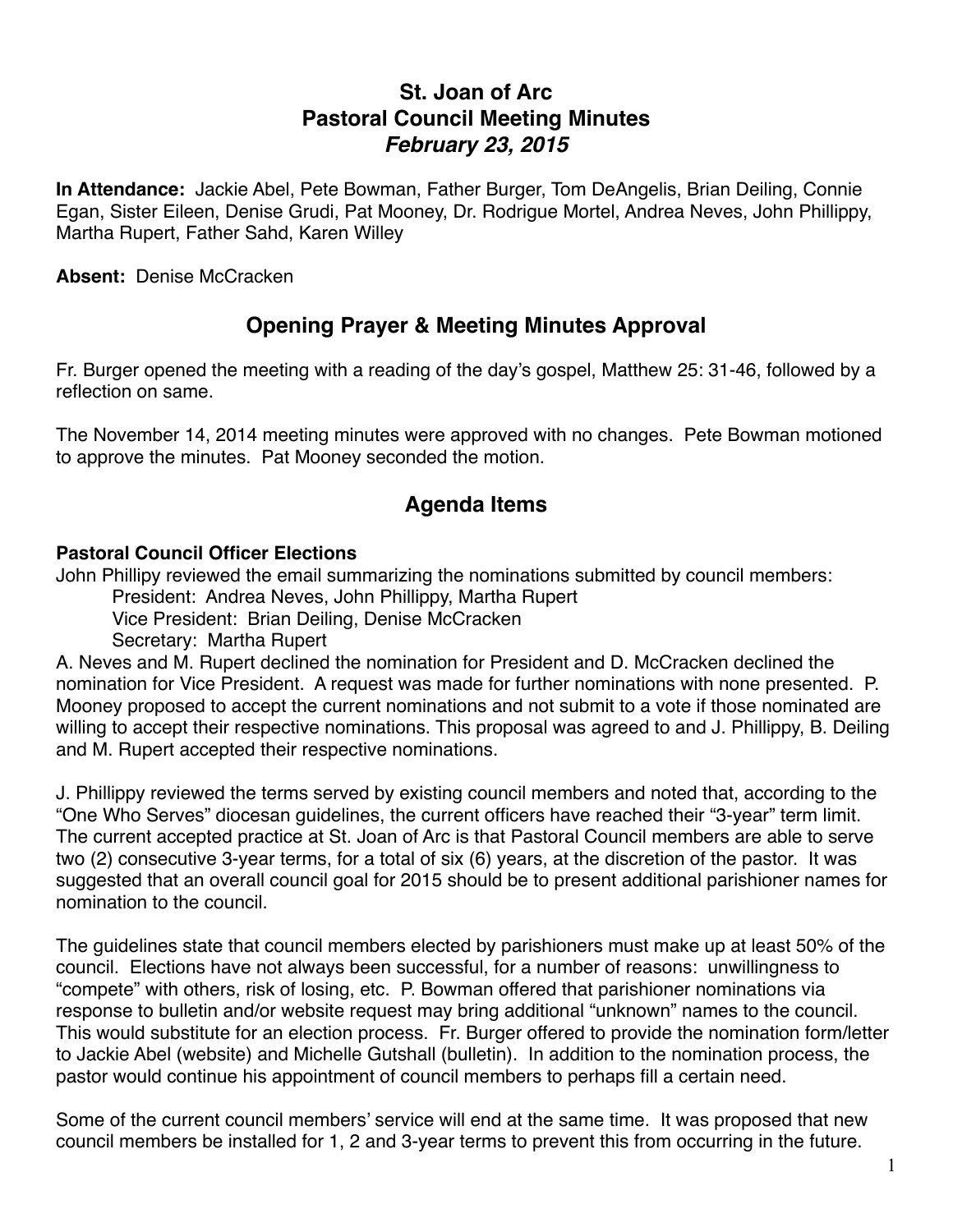Susan Petrina has completed two (2) consecutive 3-year terms. Jamieson Gill has resigned his position on Pastoral Council prior to completion of his 3-year term.

# **Heart of the Parish Endowment (HOPE)**

J. Abel stated that the Finance Council has approved the start of the HOPE fund (Heart Of the Parish Endowment). The parish currently has a few small individual endowment funds unrelated to this. This will be the first parish established endowment in which individuals can contribute without meeting the minimum financial requirement of \$5,000. HOPE's funding would come from direct contributions as well as moving 10% of all funds collected through the Heart of the Parish (HOP) to HOPE. In addition, money in excess of \$90,000 in HOP at the end of the fiscal year, would move to HOPE. A full fundraising plan for HOPE is in place to be rolled out Spring of 2015. The HOPE fund will be managed by the diocese and subject to all diocesan rules for endowments.

### **Second Sunday Social**

M. Rupert updated the council on the request from Julie Groh (Second Sunday Social coordinator) for the need to assign hosting responsibilities for May and June 2015 and October 2015 through April 2016. J. Abel suggested that those ministries who were not able to host this past cycle be given the first opportunity to do so. M. Rupert to forward the list of ministries/organizations who had hosted in the past, along with the calendar schedule, to B. Deiling for coordinating the hosting responsibilities (Community Life Commission).

## **Building and Grounds/New Gymnasium Floor**

The issue of liability was discussed. If the diocese is no longer covering liability on facility usage and the responsibility falls to SJA, the facility usage policy will need to be reviewed. Barbara Hasson (Parish Manager) is working with the diocese on this issue.

The new gymnasium floor is complete. Special care is required in that damage could easily occur from: heeled shoes, chairs, tables, food, drink, etc. Rules for the use of the gym are posted outside the entrance to the gym. Access to the gym will be more controlled/restricted when key fobs are installed. Cameras will be installed and the ability to review the footage to assess cause of and responsibility for damage will be available.

Fr. Burger distributed copies of the "Facility Usage and Scheduling Policy" for review.

The need for additional space for SJA school, REP, etc. opened the discussion for an addition to the St. Lucy House. The addition to the South side of the house, would be a "parish hall" that could accommodate up to 100 people. The concept (including architectural plans) was part of the "original" capital campaign but was not included in Phase I. It was noted that SJA currently has approximately 50% of the money needed for completion (based on the original quote). Remaining funds would be obtained through a "stand alone" capital campaign or through Phase II of the "original" capital campaign. With the current funds available, the diocese may approve moving forward with construction in order to meet a completion date of September 2015. Another option to increase useable space is to rebuild the current SJA school cafeteria/auditorium into a multi-level facility. This would require more extensive investigation and time as no current plans are in place.

Fr. Burger requested Pastoral Council agreement to continue the process, with presentation to the diocese for approval, for the addition to the St. Lucy House. Two (2) specific approvals were